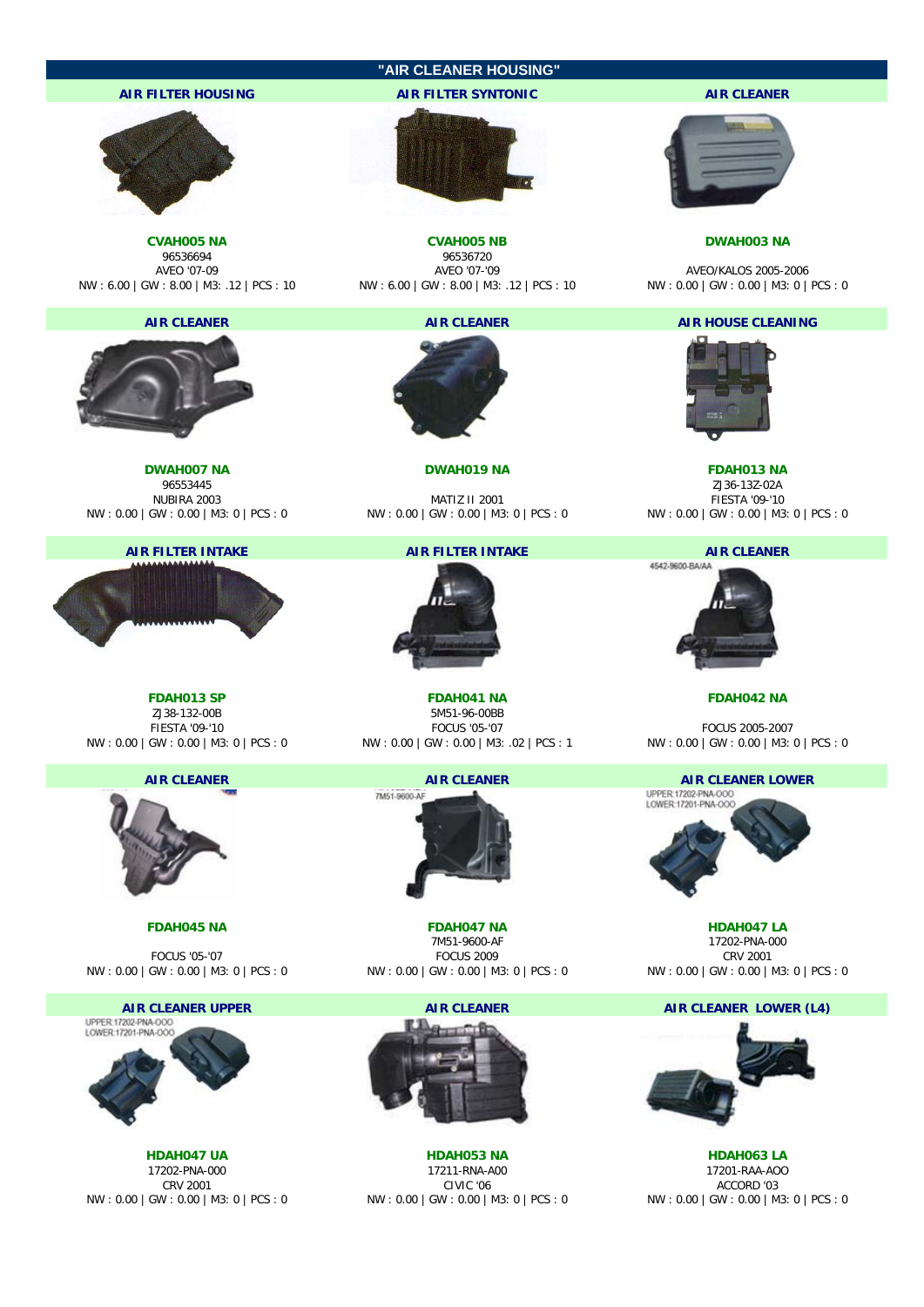



NW : 2.00 | GW : 3.00 | M3: 0 3 | PCS : 1 NW : 0.00 | GW : 0.00 | M3: 0 | PCS : 0 NW : 0.00 | GW : 0.00 | M3: 0 | PCS : 0

**HYAH007 NA HYAH019 NA HYAH053 NA** 28111-3K010 ACCENT '06-'09 SONATA '05 ELANTRA '04

**AIR CLEANER AIR CLEANER AIR CLEANER AIR CLEANER** 



**HYAH055 NA HYAH056 NA HYAH083 NA** 28110-2D100 28110-0Q000 28110-2E110 NW : 0.00 | GW : 0.00 | M3: 0 | PCS : 0 NW : 0.00 | GW : 0.00 | M3: 0 | PCS : 0 NW : 0.00 | GW : 0.00 | M3: 0 | PCS : 0





**TUCSON 2004**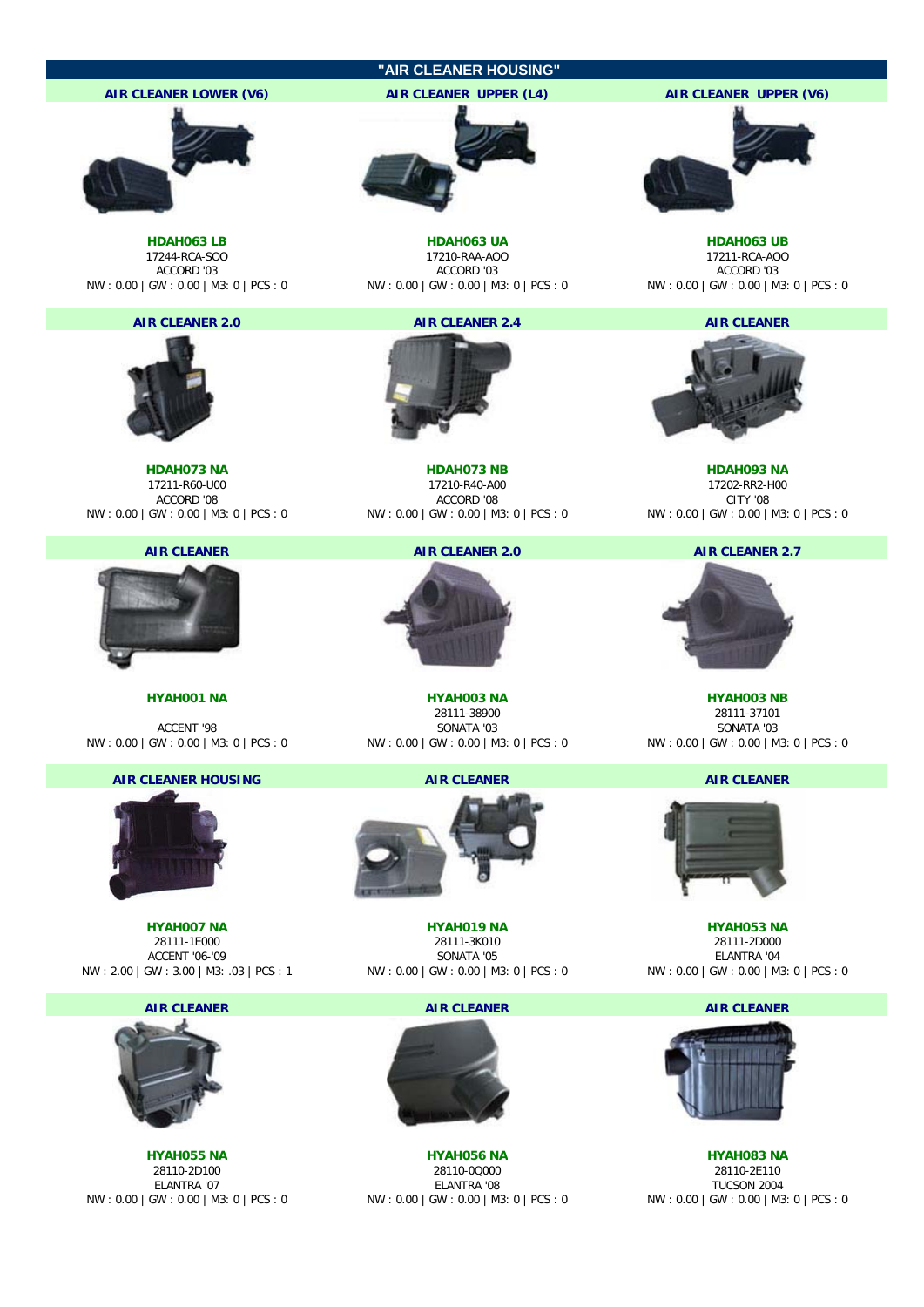



**MBAH027 LA MBAH027 UA MBAH037 NA** 1500A021 1500A192 1500A222 LANCER '08 LANCER '08 LANCER EX '09 NW : 0.00 | GW : 0.00 | M3: 0 | PCS : 0 NW : 0.00 | GW : 0.00 | M3: 0 | PCS : 0 NW : 0.00 | GW : 0.00 | M3: 0 | PCS : 0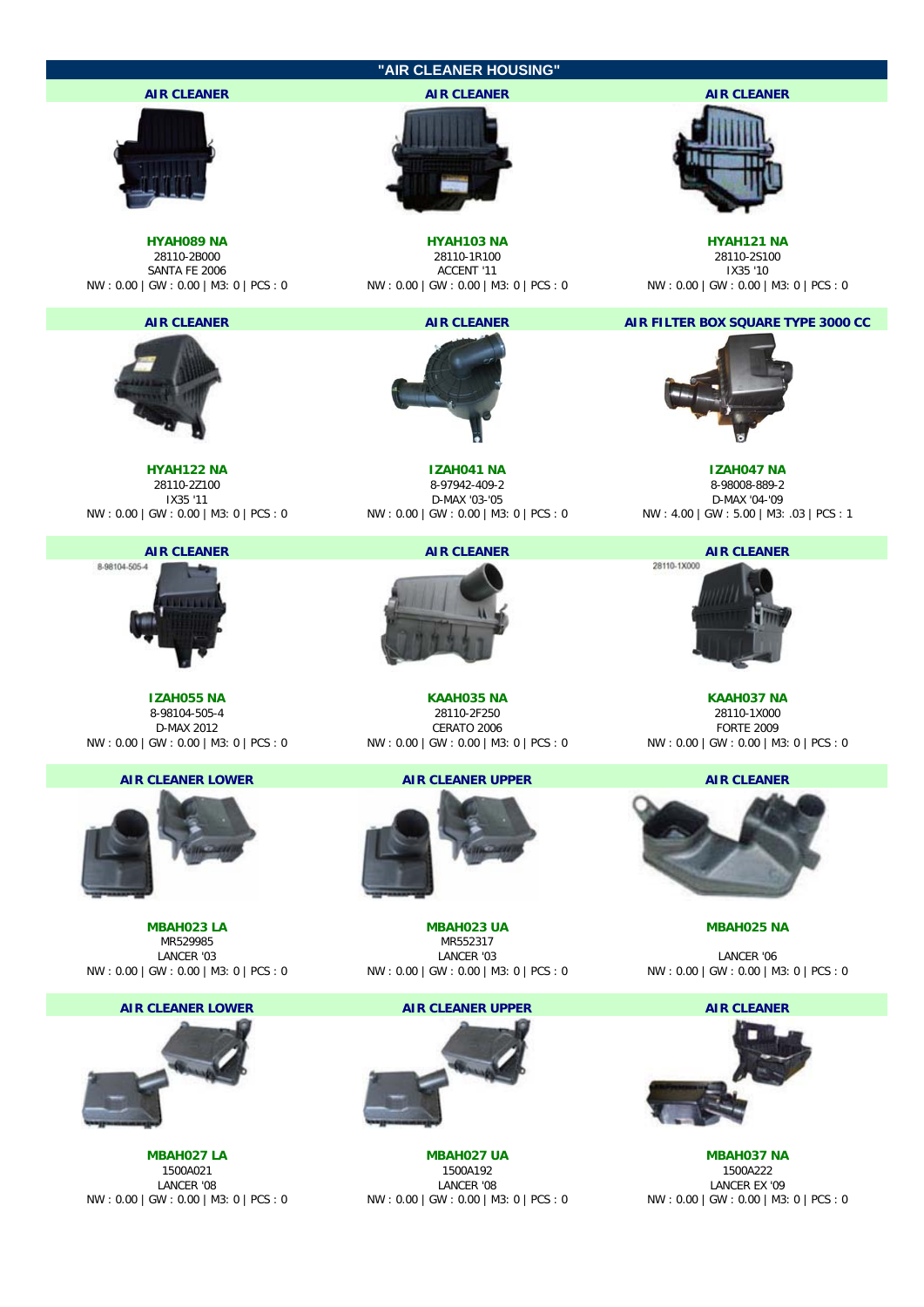|                                               | "AIR CLEANER HOUSING"                                                                                               |                                                                                     |
|-----------------------------------------------|---------------------------------------------------------------------------------------------------------------------|-------------------------------------------------------------------------------------|
| <b>AIR CLEANER</b>                            | <b>AIR CLEANER</b>                                                                                                  | <b>AIR CLEANER</b>                                                                  |
|                                               |                                                                                                                     |                                                                                     |
| <b>MBAH053 NA</b><br>MN135613<br>L200 '07-'09 | <b>MBAH123 NA</b><br>GALANT 2006<br>NW : 0.00   GW : 0.00   M3: 0   PCS : 0 NW : 0.00   GW : 0.00   M3: 0   PCS : 0 | <b>MBAH847 NA</b><br>MB017232<br>CANTER '05<br>NW: 0.00   GW: 0.00   M3: 0   PCS: 0 |
| <b>AIR CLEANER 1.6</b>                        | <b>AIR CLEANER 1.8</b>                                                                                              | <b>AIR CLEANER</b>                                                                  |
|                                               | AIR CLEANER<br>PFV4-13-320B                                                                                         |                                                                                     |
| <b>MZAH005 NA</b><br>ZL01-13-320A             | <b>MZAH006 NA</b><br>PFV4-13-320B                                                                                   | <b>MZAH037 NA</b><br>WL81-13-320                                                    |
| 323                                           | 323                                                                                                                 | BT-50 '08                                                                           |
|                                               | NW : 0.00   GW : 0.00   M3: 0   PCS : 0 WW : 0.00   GW : 0.00   M3: 0   PCS : 0                                     | NW: 0.00   GW: 0.00   M3: 0   PCS: 0                                                |
| <b>AIR CLEANER 4D</b>                         | <b>AIR CLEANER</b>                                                                                                  | <b>AIR CLEANER</b>                                                                  |
|                                               | VJ605                                                                                                               |                                                                                     |
| <b>MZAH045 NA</b>                             | <b>NSAH084 NA</b>                                                                                                   | <b>NSAH089 NA</b>                                                                   |
| M <sub>2</sub>                                | 16500-VJ605<br>D22 '01                                                                                              | 16500-8M400<br>SUNNY '01                                                            |
| NW: 0.00   GW: 0.00   M3: 0   PCS: 0          | NW:0.00   GW:0.00   M3: 0   PCS:0       NW:0.00   GW:0.00   M3: 0   PCS:0                                           |                                                                                     |
| <b>AIR CLEANER</b>                            | <b>AIR CLEANER</b>                                                                                                  | <b>AIR CLEANER</b>                                                                  |
|                                               |                                                                                                                     |                                                                                     |
| <b>NSAH097 NA</b>                             | <b>NSAH131 NA</b>                                                                                                   | <b>NSAH137 NA</b>                                                                   |
| 16500-2Y000<br>MAXIMA '00-'09                 | 16500-8M00A<br>SUNNY '07                                                                                            | 16500-3AW0A<br><b>SUNNY '12</b>                                                     |
| NW: 0.00   GW: 0.00   M3: 0   PCS: 0          | NW: 0.00   GW: 0.00   M3: 0   PCS: 0                                                                                | NW: 0.00   GW: 0.00   M3: 0   PCS: 0                                                |
| <b>AIR CLEANER</b>                            | <b>AIR CLEANER</b>                                                                                                  | <b>AIR CLEANER</b>                                                                  |
|                                               |                                                                                                                     |                                                                                     |

NSAH139 NA<br>
NSAH139 NA<br>
16500-JA00A<br>
1650-JA00A<br>
201 ALTIMA '08 MAXIMA '10<br>
NW : 0.00 | GW : 0.00 | M3: 0 | PCS : 0 MW : 0.00 | GW : 0.00 | GW : 0.00 | GW : 0.00 | GW : 0.00 | GW : 0.00 | GW : 0.00 | GW : 0.00 | GW : 0.00

**NSAH139 NA NSAH153 NA NSAH199 NA** 16500-JA00A 16528-ED500 16500-9N508 NW : 0.00 | GW : 0.00 | M3: 0 | PCS : 0 NW : 0.00 | GW : 0.00 | M3: 0 | PCS : 0 NW : 0.00 | GW : 0.00 | M3: 0 | PCS : 0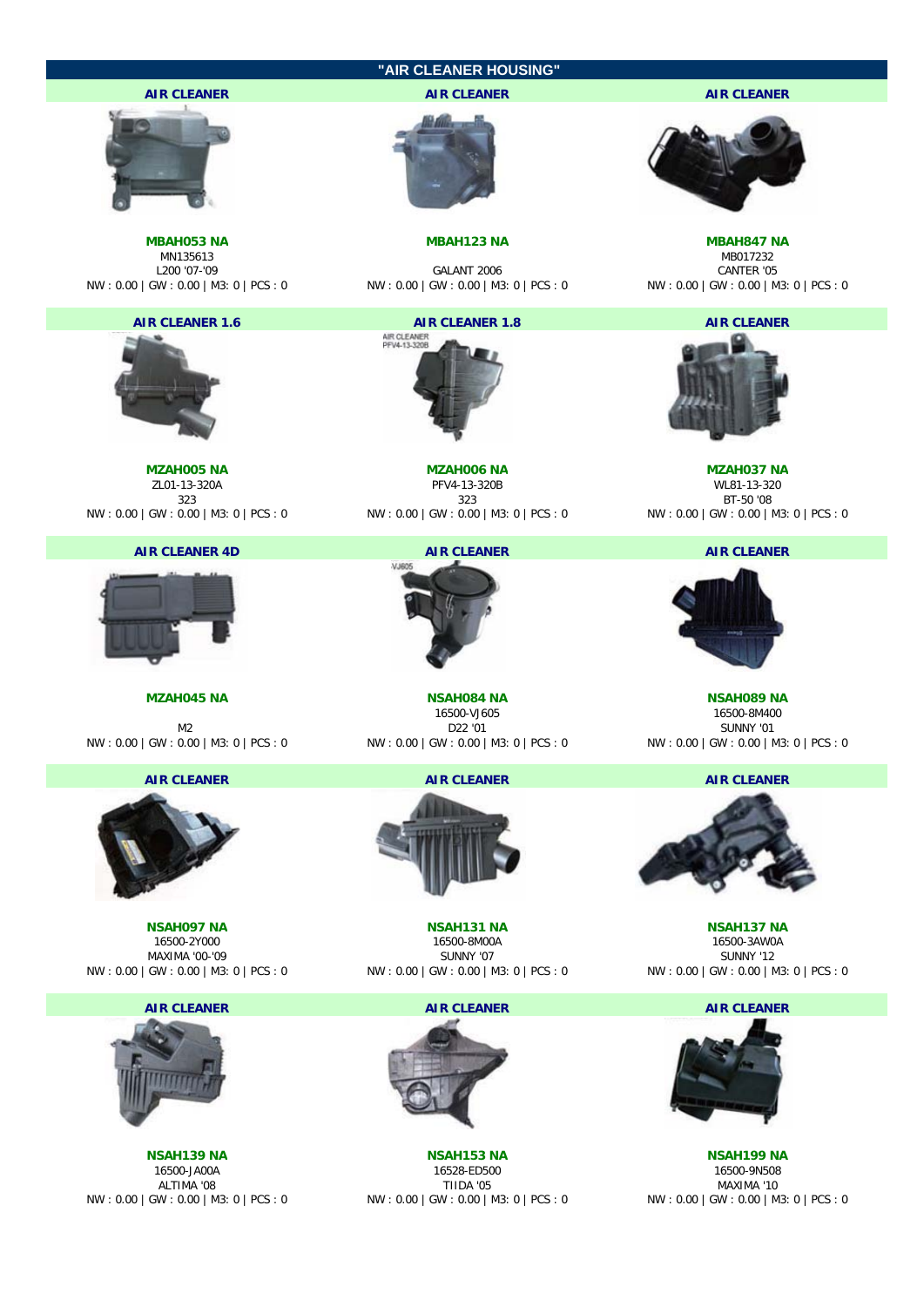### **"AIR CLEANER HOUSING"**





**TYAH085 NA TYAH085 NB TYAH091 NA** 17700-75250 17700-0L082 NW : 8.00 | GW : 10.00 | M3: .1 | PCS : 10 NW : 0.00 | GW : 0.00 | M3: 0 | PCS : 0 NW : 0.00 | GW : 0.00 | M3: 0 | PCS : 0



NW : 0.00 | GW : 0.00 | M3: 0 | PCS : 0 NW : 0.00 | GW : 0.00 | M3: 0 | PCS : 0 NW : 0.00 | GW : 0.00 | M3: 0 | PCS : 0



NW : 0.00 | GW : 0.00 | M3: 0 | PCS : 0 NW : 0.00 | GW : 0.00 | M3: 0 | PCS : 0 NW : 0.00 | GW : 0.00 | M3: 0 | PCS : 0



LAND CRUISER '06



**TYAH100 NA TYAH107 NA TYAH108 NA** 17700-0H060 LAND CRUISER '98 CAMRY '03 CAMRY '03

### **AIR CLEANER AIR CLEANER W/O AIR STRAINER AIR CLEANER W/O AIR STRAINER**



**TYAH115 NA TYAH135 NA TYAH145 NA** 17700-50181 17700-21070 17705-0D120 NW : 0.00 | GW : 0.00 | M3: 0 | PCS : 0 NW : 0.00 | GW : 0.00 | M3: 0 | PCS : 0 NW : 0.00 | GW : 0.00 | M3: 0 | PCS : 0

# **AIR CLEANER AIR CLEANER W/O AIR STRAINER AIR CLEANER HOUSING**



**OPAH023 NA TYAH071 NA TYAH072 NA** 17700-75412 17080-75260/TY0030400<br>PRADO '03 111000 112000 112000 112000 112000 112000 112000 112000 112000 112000 112000 112000 112000 112000 1 CORSA 2001-2005<br>NW:0.00 | GW:0.00 | M3:0 | PCS : 0 NW:0.00 | GW:0.00 | M3:0 | PCS : 0 NW:0.00 | GW:0.00 | GW:0.00 | M3:0 | PCS

### **AIR CLEANER HOUSING AIR CLEANER DIESEL W/O HOLE AIR CLEANER HOUSING W/O HOLE**





### **AIR CLEANER AIR CLEANER W/O AIR STRINER AIR CLEANER W/O AIR STRINER**







NW : 0.00 | GW : 0.00 | M3: 0 | PCS : 0 NW : 0.00 | GW : 0.00 | M3: 0 | PCS : 0 NW : 0.00 | GW : 0.00 | M3: 0 | PCS : 0

HILUX '02-'05 HILUX '01-'05 VIGO '05-'06

### **AIR CLEANER HOUSING W/HOLE AIR CLEANER W/O AIR STRAINER AIR CLEANER W/O AIR STRINER**



**TYAH091 NB TYAH097 NA TYAH099 NA** 17700-0L051 17700-21120 17700-03131 VIGO '05-'06 YARIS '05 CAMRY '98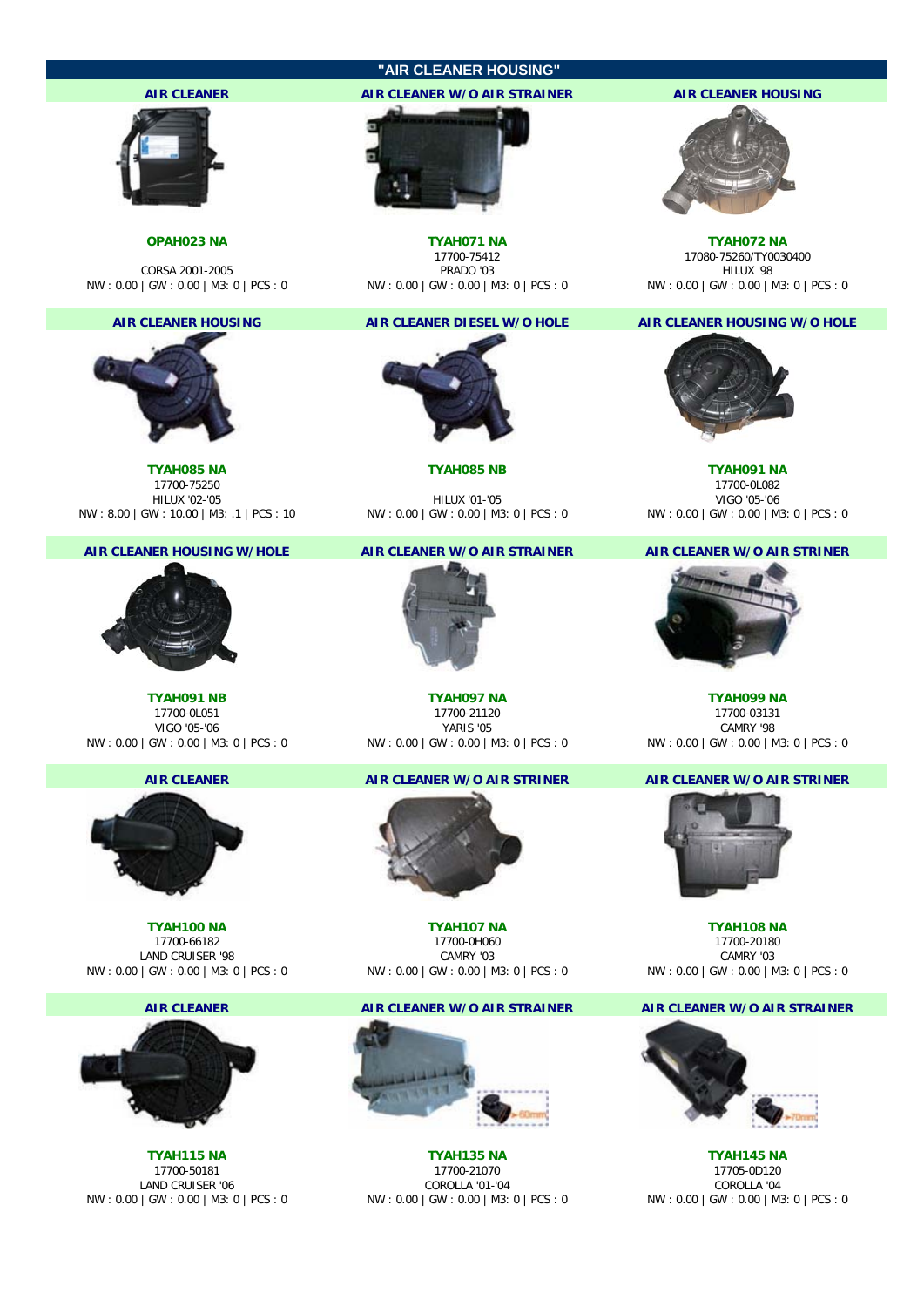# **"AIR CLEANER HOUSING"**

## **AIR CLEANER W/O AIR STRINER AIR CLEANER W/AIR STRAINER AIR CLEANER W/O AIR STRAINER (MIDDLE EAST TYPE)**



CAMRY '08 CAMRY '07-'11 COROLLA '08 CAMRY '07-'11<br>NW : 0.00 | GW : 0.00 | GW : 0.00 | GW : 0.00 | GW : 0.00 | M3: 0 | PCS : 0 COROLLA '08 EXECT'S : 0

### **AIR CLEANER W/O AIR STRAINER (THAILAND TYPE) AIR CLEANER DIESAL AIR CLEANER GASOLINE**



**TYAH157 NB TYAH161 NA TYAH161 NB** 17000-0D220



17700-37191 17700-0E110 NW : 0.00 | GW : 0.00 | M3: 0 | PCS : 0 NW : 0.00 | GW : 0.00 | M3: 0 | PCS : 0 NW : 0.00 | GW : 0.00 | M3: 0 | PCS : 0



### **AIR CLEANER W/AIR STRAINER AIR CLEANER GASOLINE AIR CLEANER DIESEL**





NW : 0.00 | GW : 0.00 | M3: 0 | PCS : 0 NW : 0.00 | GW : 0.00 | M3: 0 | PCS : 0 NW : 0.00 | GW : 0.00 | M3: 0 | PCS : 0

COROLLA '08 INNOVA '06 INNOVA '06 NW : 0.00 | GW : 0.00 | M3: 0 | PCS : 0 NW : 0.00 | GW : 0.00 | M3: 0 | PCS : 0 NW : 0.00 | GW : 0.00 | M3: 0 | PCS : 0

### **AIR CLEANER W/O AIR STRAINER AIR CLEANER W/O AIR STRAINER (THAILAND TYPE) AIR CLEANER DIESEL W/O HOLE**



**TYAH167 NA TYAH167 NB TYAH171 NA**



**TYAH171 NB TYAH197 NA TYAH209 NA** 17700-21160 HILUX VIGO '10 YARIS '07-'08 LEXUS IS250/350 '06-'12



**TYAH209 NB TYAH219 NA TYAH221 NA** 17700-31642 17700-75471 17700-30181 LEXUS IS250/350 '06-'12 HIACE COMMUTER '05-'11 HIACE COMMUTER '05-'11





**TYAH155 NA TYAH155 NB TYAH157 NA** 17700-0H131 17700-0H103 17700-21181





COROLLA '10 HILUX VIGO '10<br>GW : 0.00 | M3: 0 | PCS : 0 NW : 0.00 | GW : 0.00 | M3: 0 | PCS : 0

### **AIR CLEANER GASOLINE AIR CLEANER W/ AIR STRAINER AIR CLEANER W/O AIR STRAINER**



NW : 0.00 | GW : 0.00 | M3: 0 | PCS : 0 NW : 0.00 | GW : 0.00 | M3: 0 | PCS : 0 NW : 0.00 | GW : 0.00 | M3: 0 | PCS : 0





NW : 0.00 | GW : 0.00 | M3: 0 | PCS : 0 NW : 0.00 | GW : 0.00 | M3: 0 | PCS : 0 NW : 1.80 | GW : 2.20 | M3: .0292 | PCS : 1